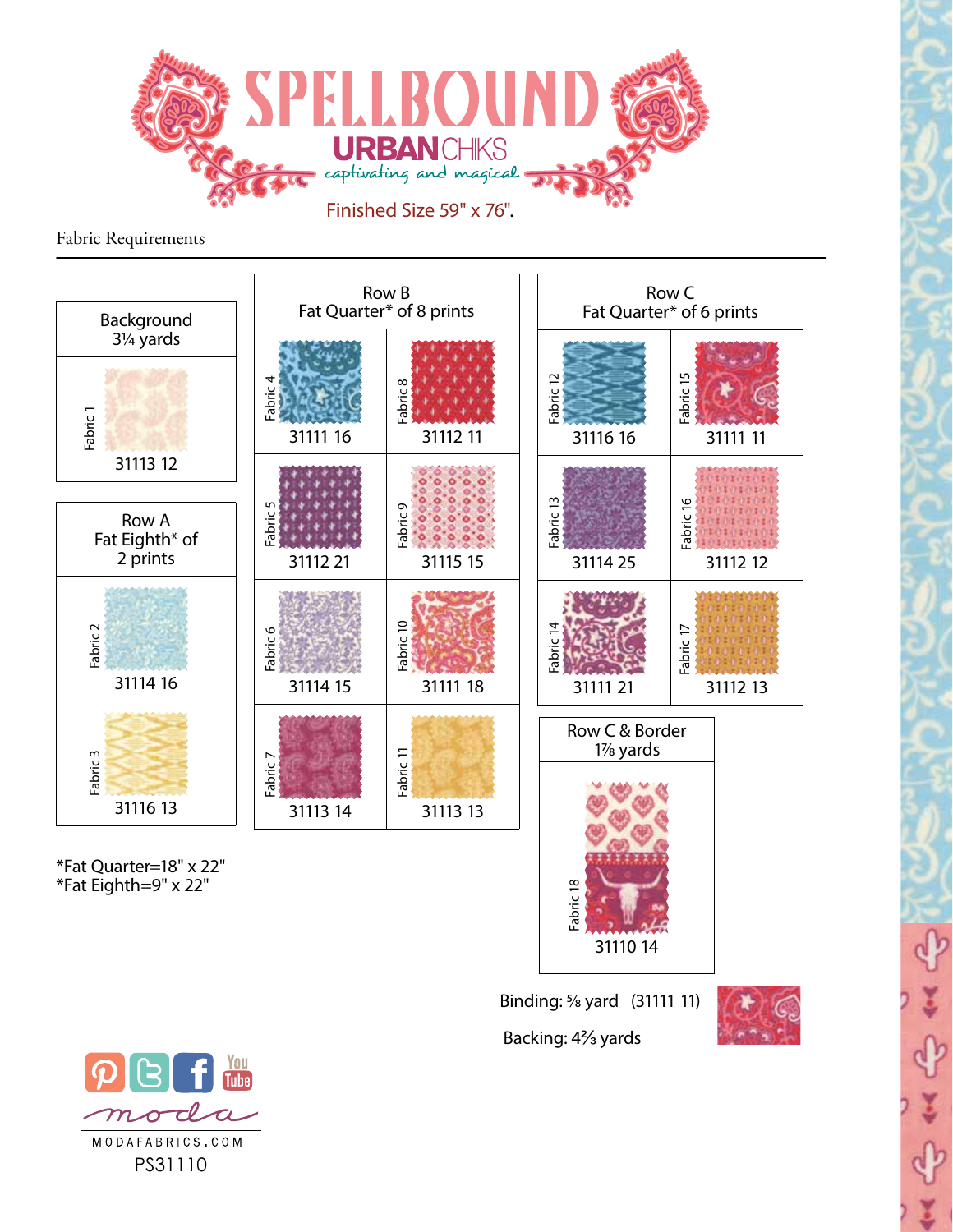

dD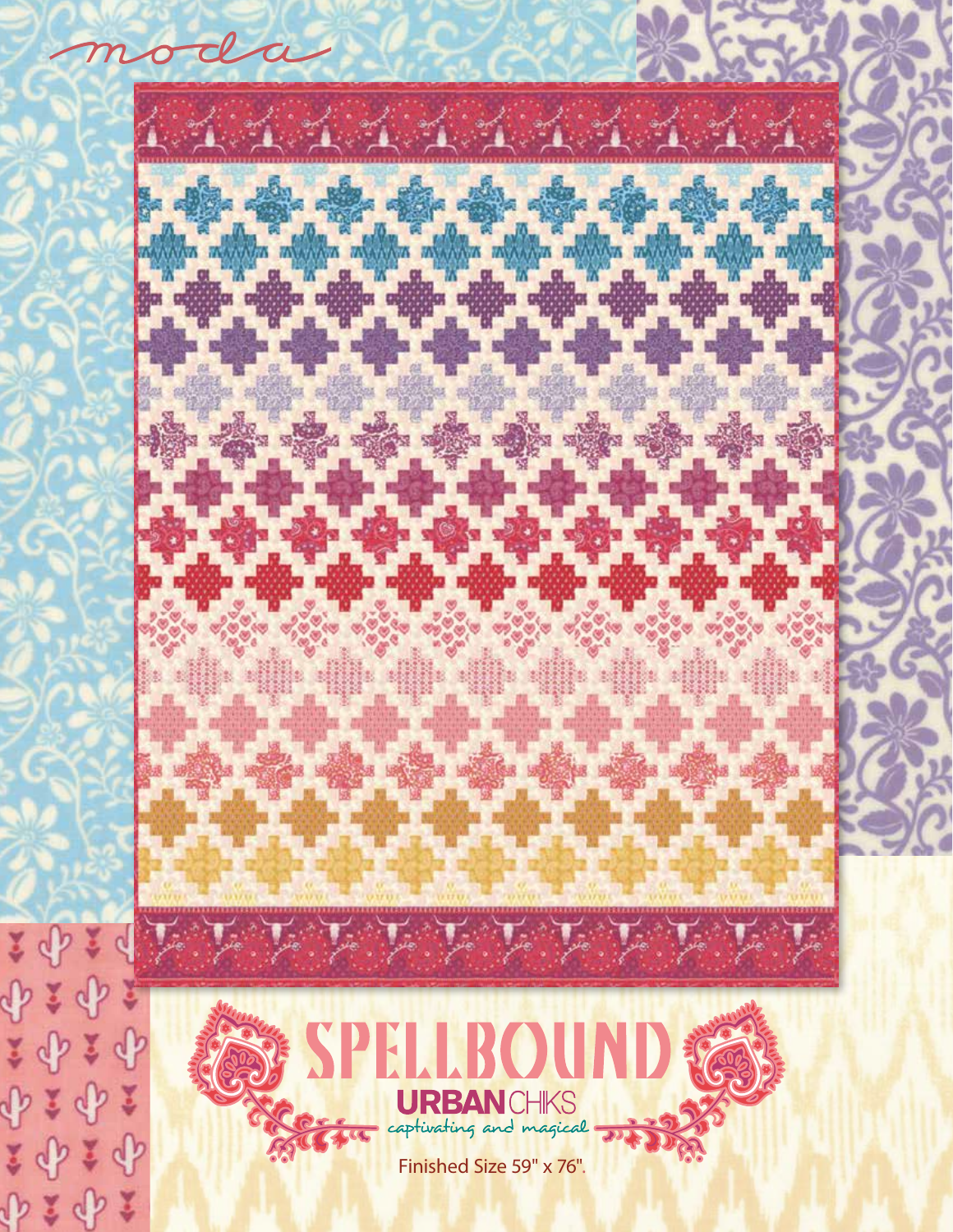

## **Cutting**

### **Row A (including between rows)**

From EACH of the 2 Fat Eighths cut 1–31/2" x 22" strip  $1-1\frac{1}{2}$ " x 22" strip

### **Row B (including between rows)**

From EACH of 8 Fat Quarters cut 2–31/2" x 22" strips From the strips, cut  $9-3\frac{1}{2}$ " squares and  $2-3\frac{1}{2}$ " x  $1\frac{1}{2}$ " 4–11/2" x 22" strips



# **Row C (including between rows)**

From EACH of 6 Fat Quarters cut 2–31/2" x 22" strips

From the strips, cut  $10-3\frac{1}{2}$ " squares 4–11/2" x 22" strips



#### **Row C (including between rows) and Borders**

Cut the border design from both sides of the length of fabric *including a 1/4" seam allowance.* The length of the 2 borders is 591/2", the width may vary.



For Row C From remaining heart fabric cut 2–31/2" x 22" strips From the strips, cut 10-3½" squares 4–11/2" x 22" strips

### **Background**

8–31/2" x width of fabric strips From the strips, cut  $2-3\frac{1}{2}$ " x 22" strips and 159–31/2" x 11/2" rectangles and 2–11/2" x 11/2" squares 16–21/2" x width of fabric strips From the strips, cut  $32-2\frac{1}{2}$ " x  $22$ " strips 30–11/2" x width of fabric strips From the strips, cut  $60-1\frac{1}{2}$ " x 22" strips

### **Binding**

7–21/2" x width of fabric strips Sew the strips end-to-end to make the binding.

moda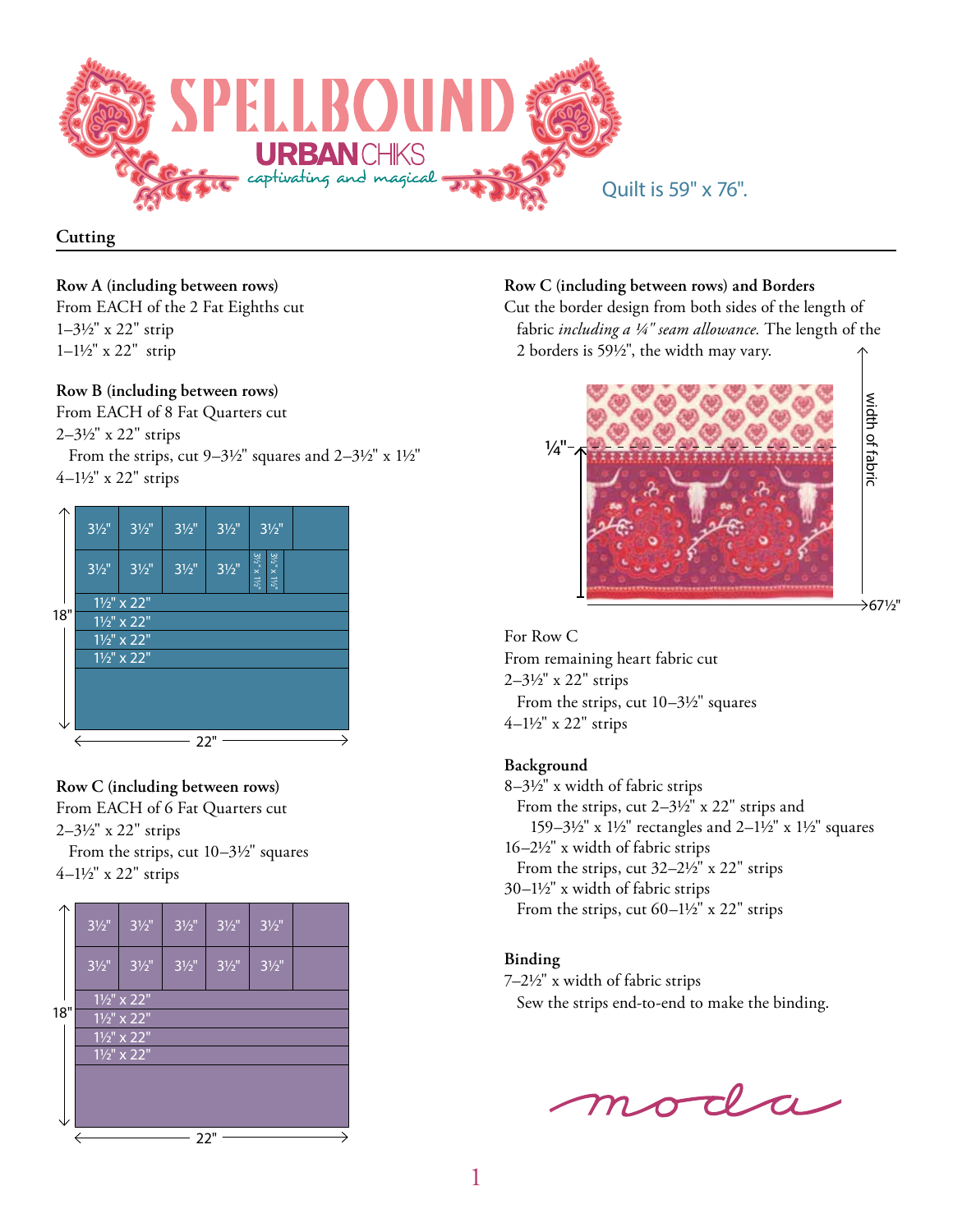$1\frac{1}{2}$ " 31/2" x 22" 31/2" x 22" 1 To make one Row A and the segments for the "between rows" use one print and the background (see back page for prints used in Row A) (A) Join  $1-3\frac{1}{2}$ " x 22" print and  $1-3\frac{1}{2}$ " x 22" background strip as shown to make 1 strip set. Cut  $10-1\frac{1}{2}$ " wide segments. Cut 10 segments. 11/2" x 61/2" unfinished (B) Join  $1-1\frac{1}{2}$ " background square and 10 segments as shown to make Row A. Trim the row to 59 $\frac{1}{2}$ " long.



- (C) Join  $1-1\frac{1}{2}$ " x 22" print and  $1-2\frac{1}{2}$ " x 22" background strip as shown to make 1 strip set. Cut  $10-1\frac{1}{2}$ " wide between segments. *Set aside for now.*
	- 21/2" x 22"  $11/2"$  11/2" x 31/2" unfinished
- (D) Repeat Step 1 to make a total of 2 Row As for top and bottom of the quilt.
- 2 To make one Row B and the segments for the "between rows" use one print and the background  $\angle$  (see back page for prints used in Row B)
- (A) Join  $1-1\frac{1}{2}$  x 22" print and  $2-1\frac{1}{2}$  x 22" background strips as shown to make 1 strip set. Make 2 strip sets. Join 2 segments and 1–1½" x 3½" background rectangle to make a 7-Patch. Make ten 7-Patches.



Make 2 strip sets.

(B) Join 9–3 $\frac{1}{2}$ " print squares, ten 7-Patches, and 2–1 $\frac{1}{2}$ " x 3 $\frac{1}{2}$ " prints as shown to make 1 Row B.



(C) Join  $1-1\frac{1}{2}$ " x 22" print and  $1-2\frac{1}{2}$ " x 22" background strip as shown to make 1 strip set. Make 2 strip sets. Cut 18 between segments. *Set aside for now.*



Cut 10 between segments.

Make 2 strip sets.

(D) Repeat Step 2 to make a total of 8 Row Bs.

moda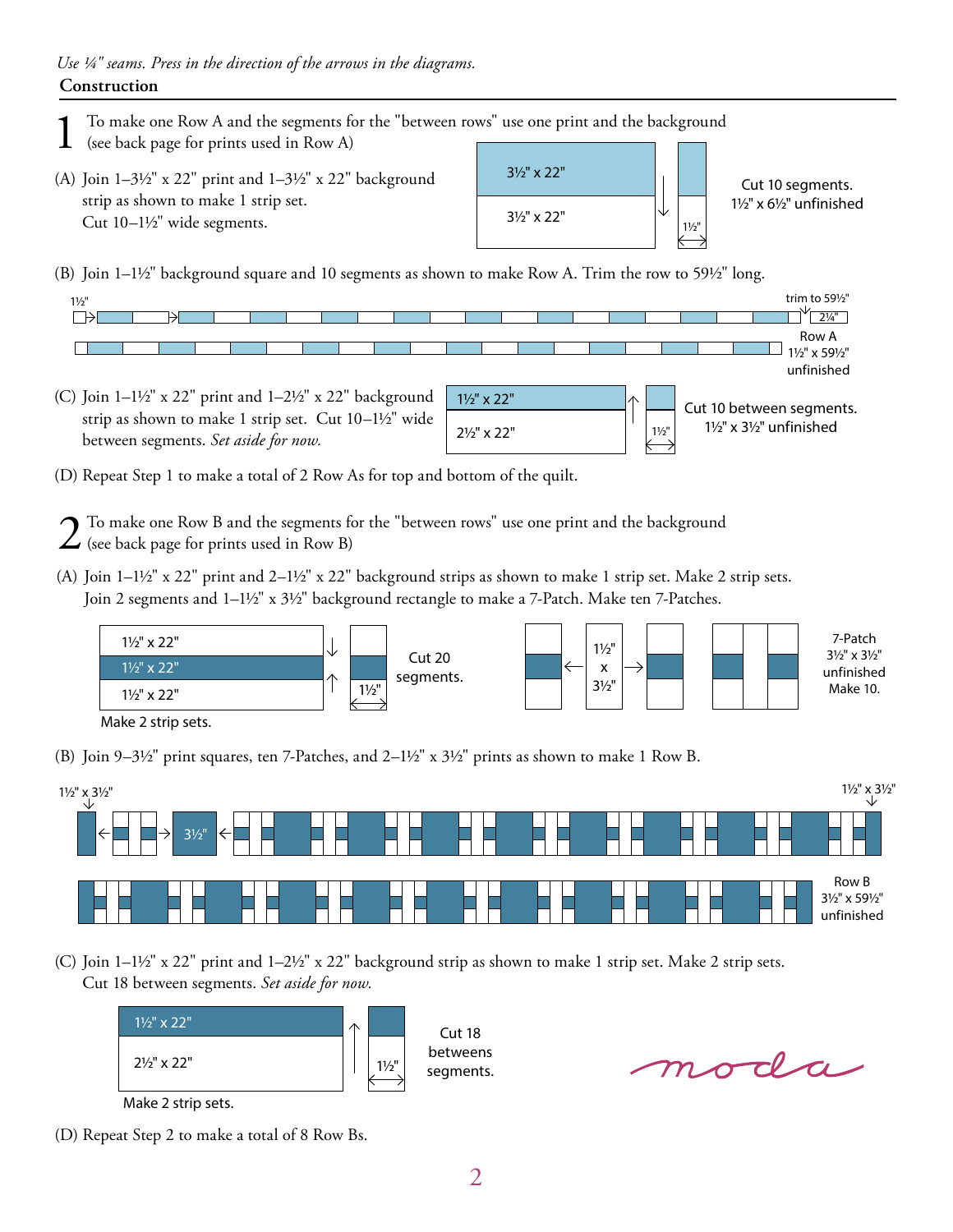3 To make one Row C and the segments for the "between rows" use one print and the background  $\sum$  (see back page for prints used in Row C)(This row use the heart fabric.)

(A) Join  $1-1\frac{1}{2}$ " x 22" print and  $2-1\frac{1}{2}$ " x 22" background strips as shown to make 1 strip set. Make 2 strip sets. Cut 20–1½" wide segments. Join 2 segments and  $1-1\frac{1}{2}$ " x 3½" background rectangle to make a 7-Patch. Make nine 7-Patches.



Make 2 strip sets.

(B) Join 10–31/2" print squares, Nine 7-Patches, and two 3-Patches as shown to make 1 Row C.



(C) Join  $1-1\frac{1}{2}$ " x 22" print and  $1-2\frac{1}{2}$ " x 22" background strip as shown to make 1 strip set. Make 2 strip sets. Cut 20 between segments. *Set aside for now.*



Make 2 strip sets.

(D) Repeat Step 3 to make a total of 7 Row Cs.

 $\overline{\mathbf{A}}$  To make a between row, select the between segments for the prints in the row above and below the between row.<br>Each row uses a total of 19 between segments and  $1-3\frac{1}{2}$ " x  $1\frac{1}{2}$ " background rectangle. page and the cover quilt for reference, create the 16 between rows.



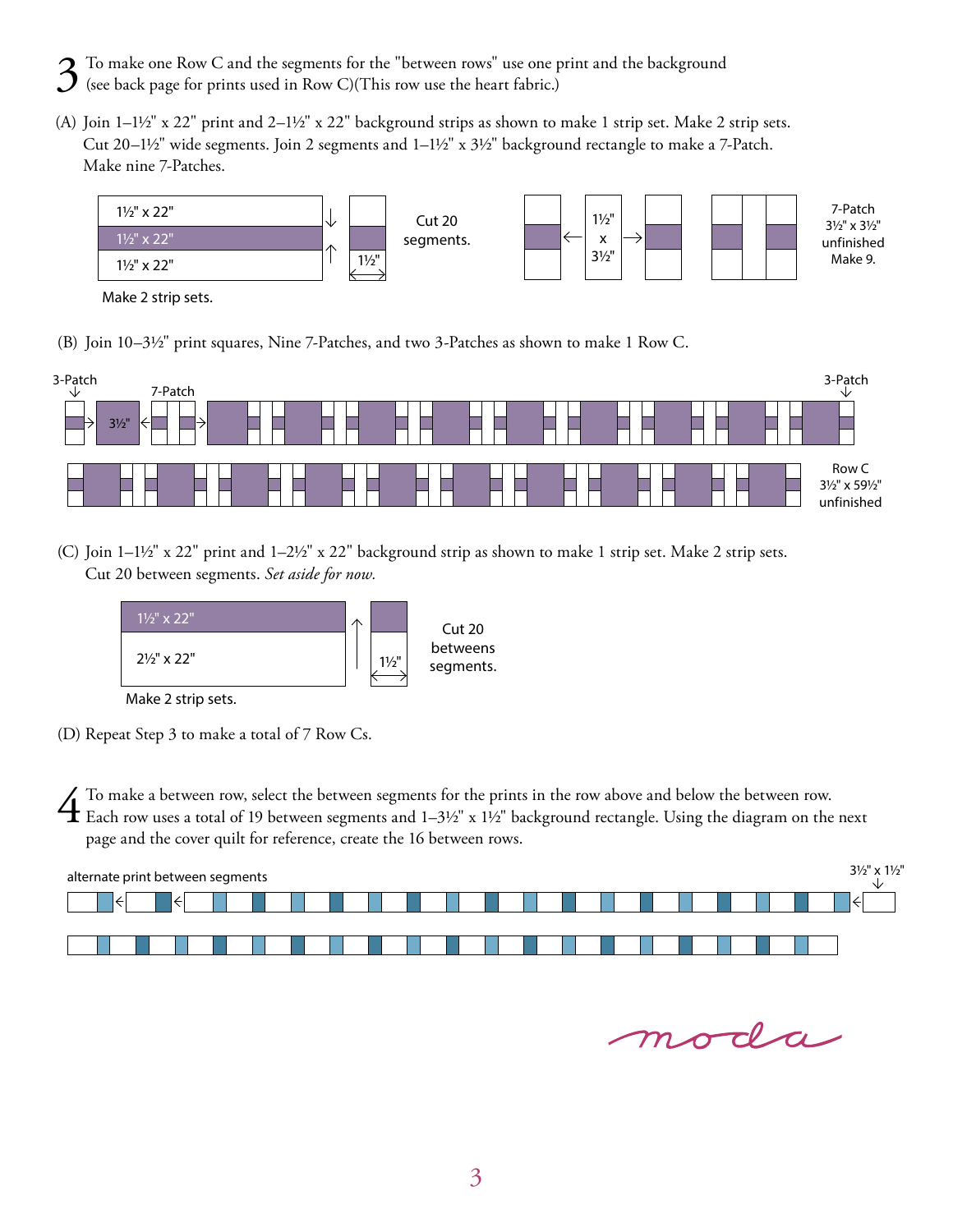Between Rows – Make 16

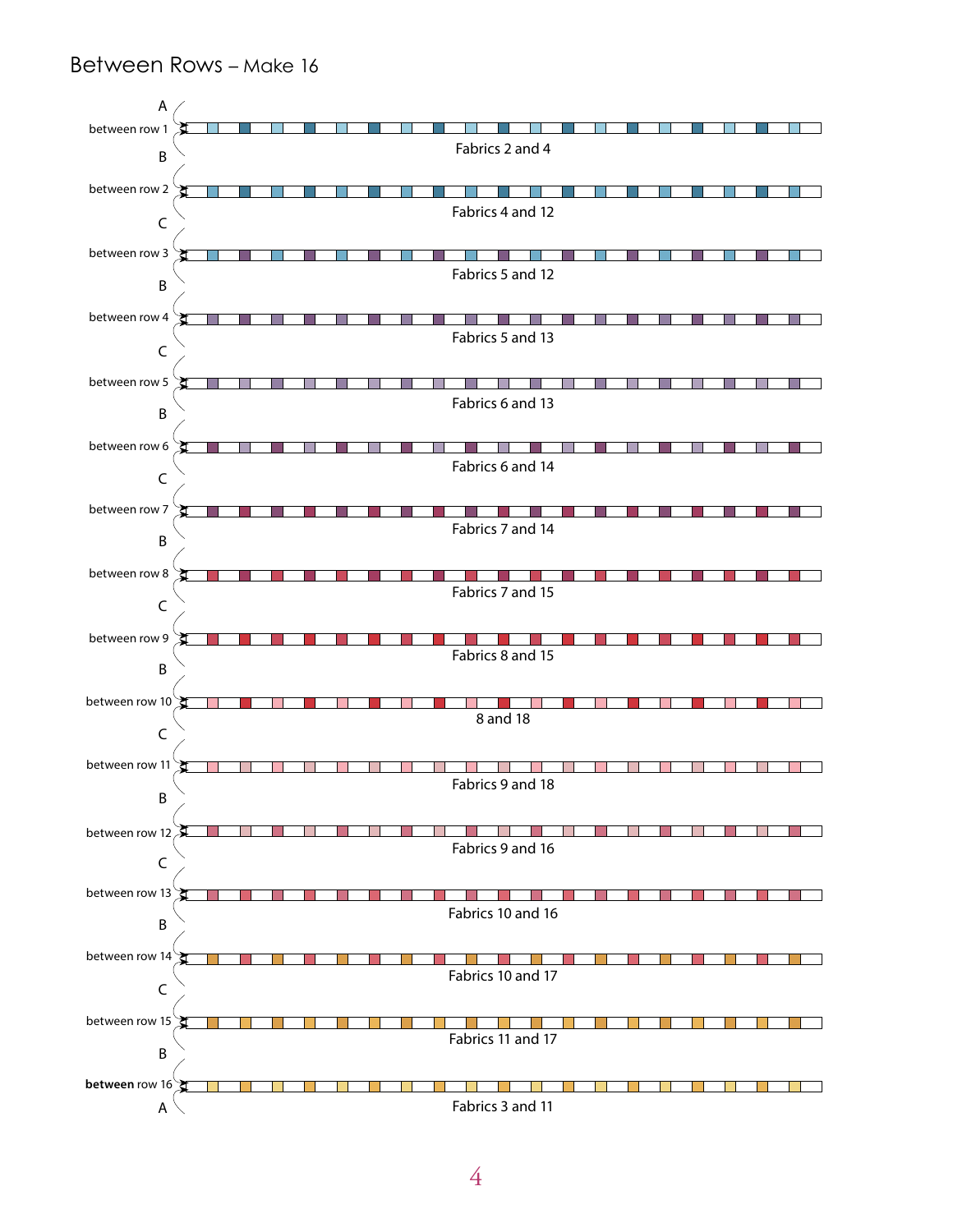

This pattern will be created when the rows are joined.